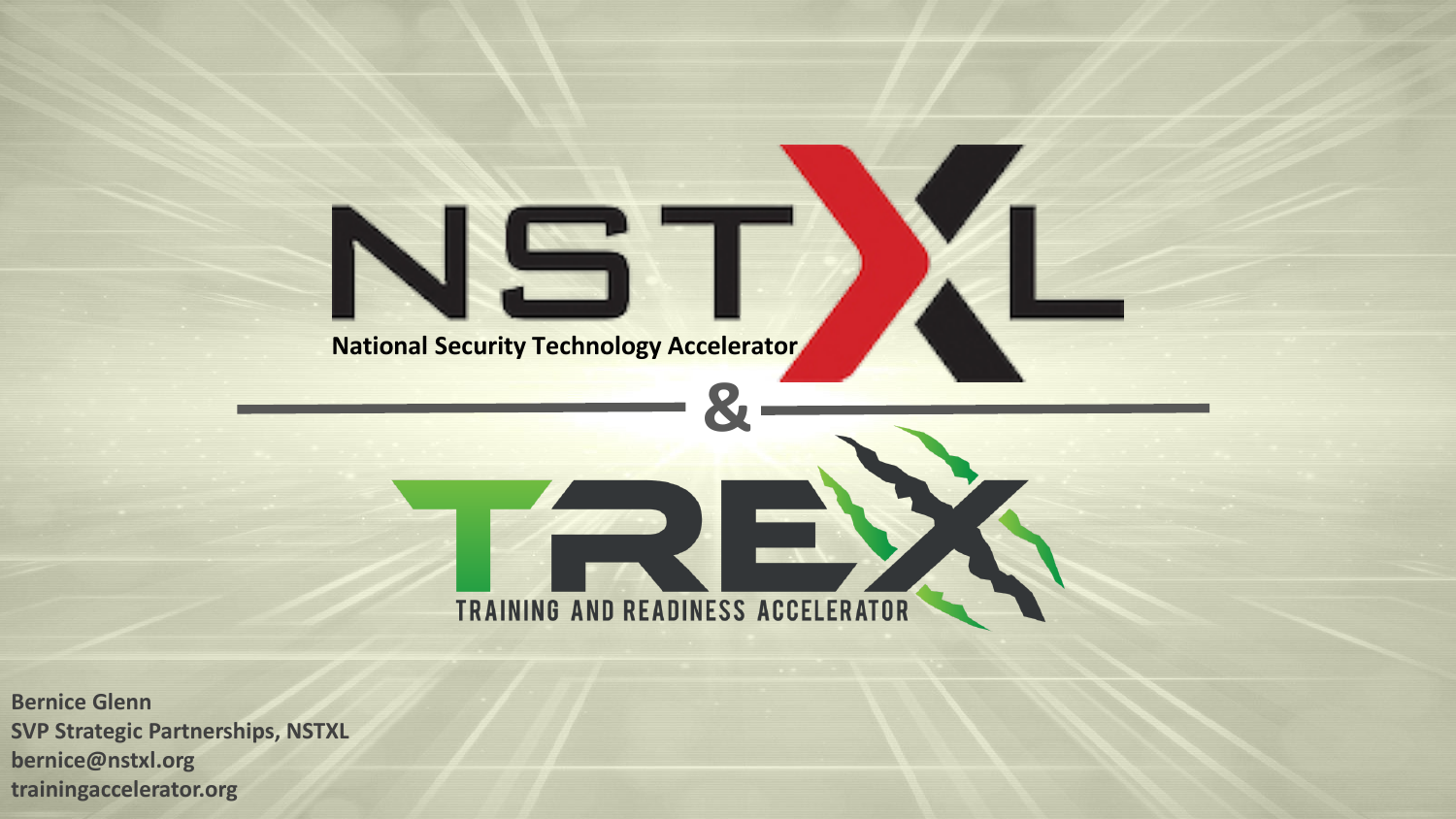## **TReX OTA Process**





\*The 60-day agreement timeline is triggered when MIPR is received